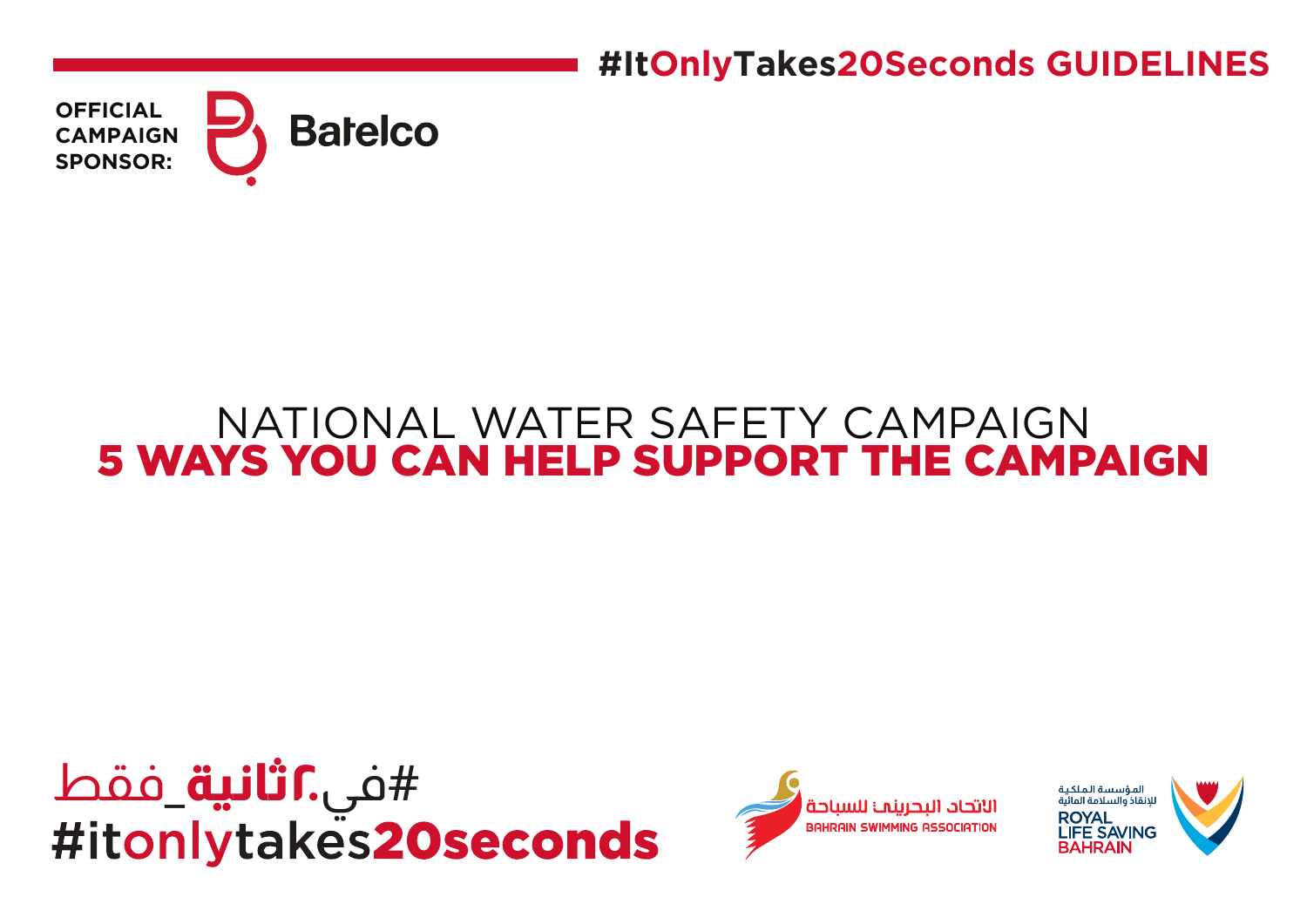# 5 WAYS YOU CAN HELP SUPPORT THE CAMPAIGN!

**1- TAKE A PHOTO WITH OUR SIGN TO RAISE AWARENESS!**

**2- REGISTER TO VOLUNTEER WITH ROYAL LIFE SAVING BAHRAIN.**

**3- SHARE THE CAMPAIGN VIDEO**

**4- SIGN UP FOR A CHANCE TO LEARN HOW TO SWIM THIS SUMMER!**

**5- VISIT/SHARE OUR WEBSITE TO FIND OUT HOW TO KEEP YOUR LOVED ONES SAFE THIS SUMMER!**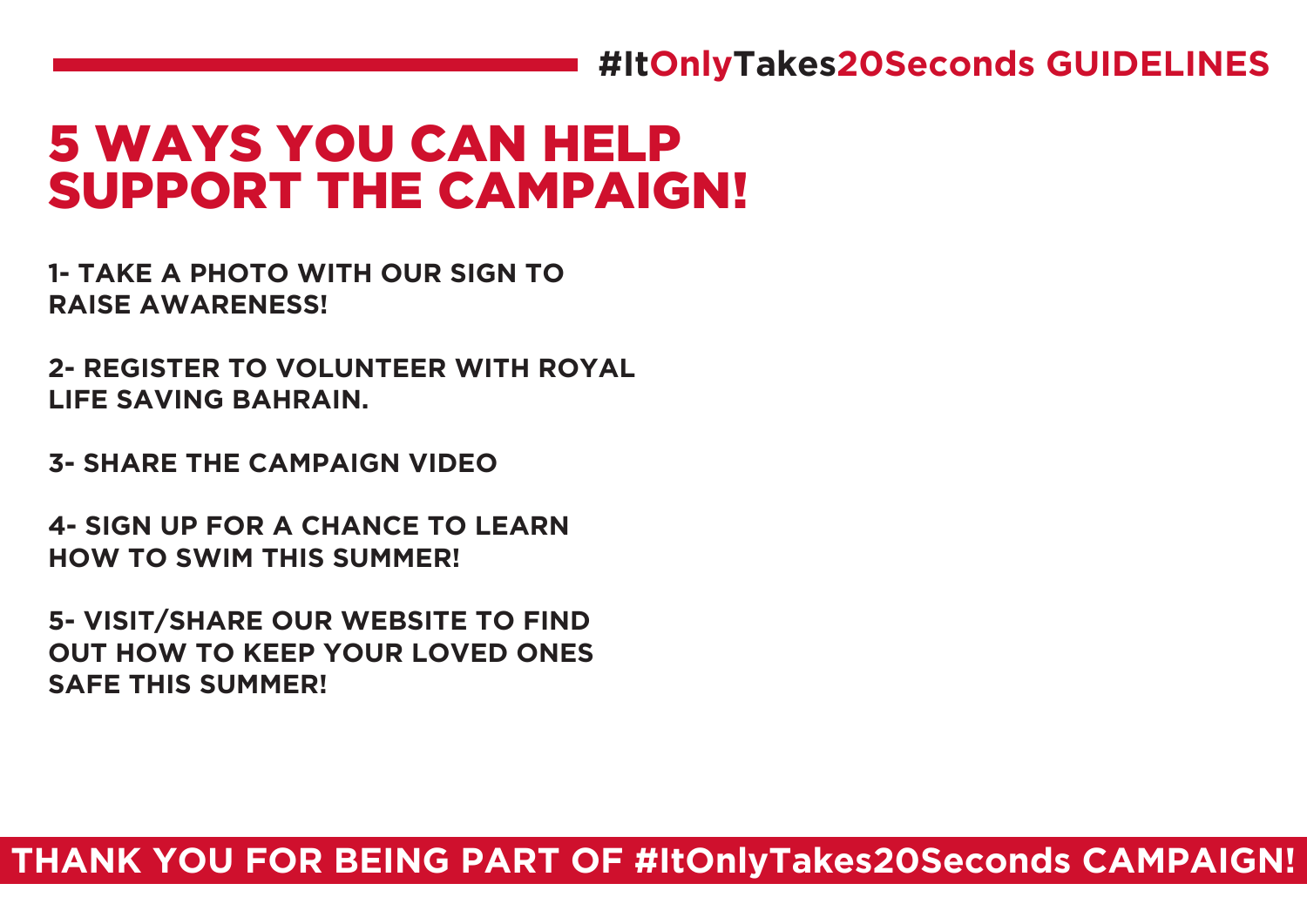# 5 WAYS YOU CAN HELP SUPPORT THE CAMPAIGN!

#### 1- TAKE A PHOTO WITH OUR SIGN TO RAISE AWARENESS!

- Print the final page in this document.
- Take a picture with the sign
- Share the image on your social media
- Share the image via Whatsapp to Royal Life Saving Bahrain contact number **+97332001113**

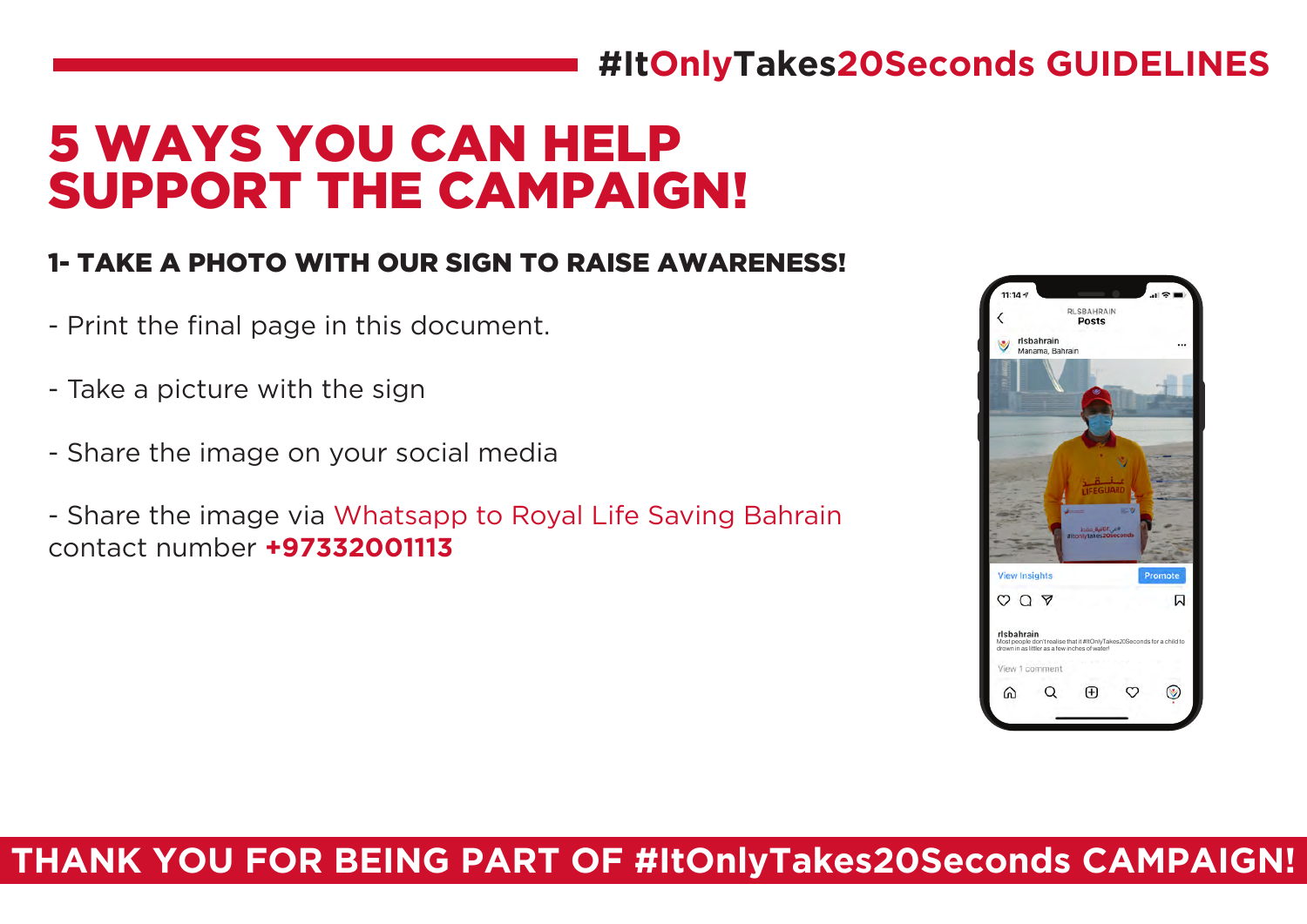# 5 WAYS YOU CAN HELP SUPPORT THE CAMPAIGN!

#### **2- REGISTER TO VOLUNTEER WITH ROYAL LIFE SAVING BAHRAIN.**

At Royal Life Saving Bahrain, we have a number of different volunteer opportunities & roles, giving you the opportunity to learn vital life skills, and become an active volunteer member of our lifesaving community!

#### **EMAIL VOLUNTEER@RLSBAHRAIN.ORG** WITH YOUR **NAME, DATE OF BIRTH, EMAIL ADDRESS & CPR NUMBER**

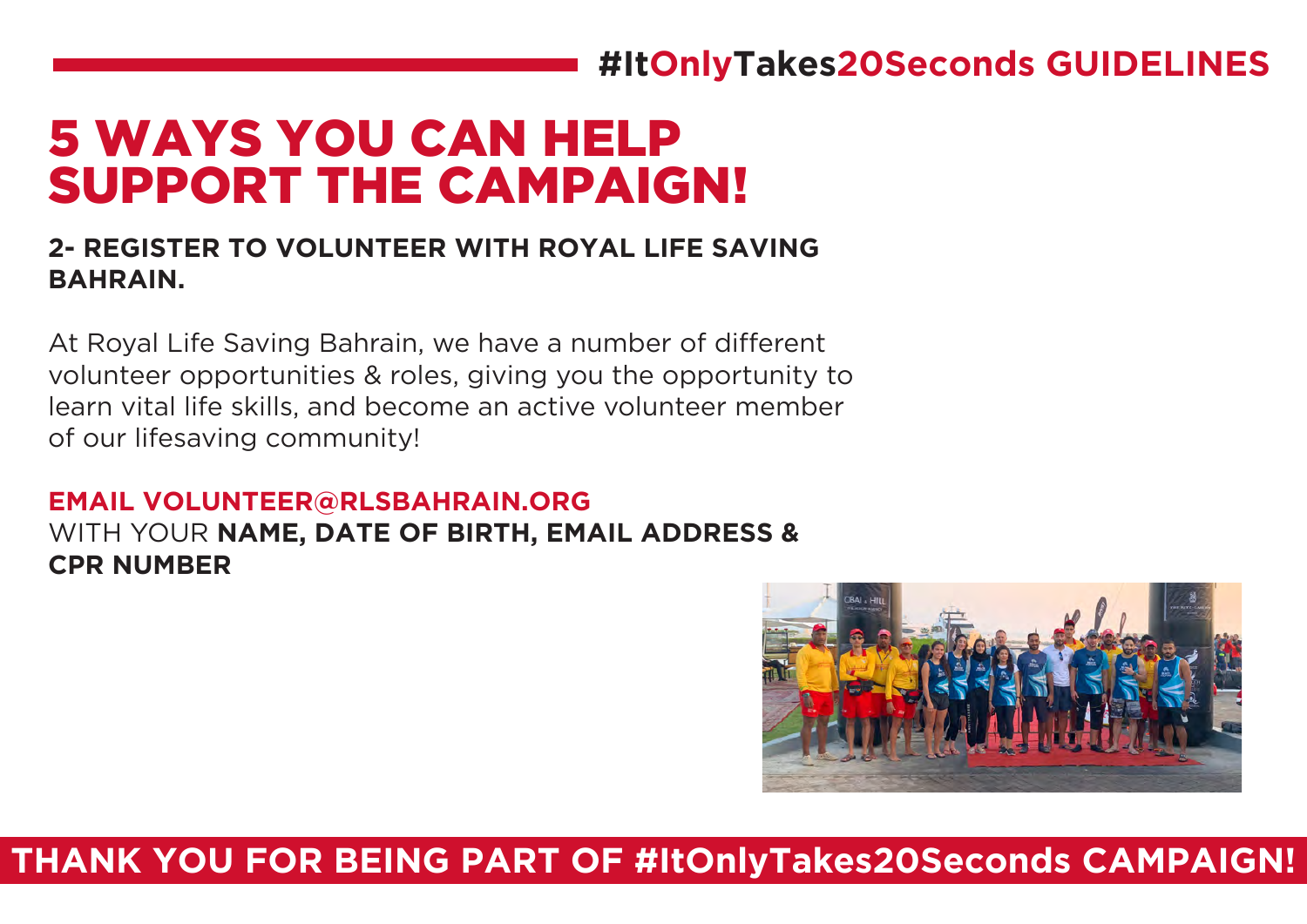# 5 WAYS YOU CAN HELP SUPPORT THE CAMPAIGN!

#### **3- SHARE THE CAMPAIGN VIDEO**

- Click on the link below:
	- https://apps.apple.com/us/app/repost-for-instagram-repost/id1331571544
	- https://play.google.com/store/apps/details?id=com.redcactus.repost
- Download the Repost for Instagram Application
- Copy the following link: https://www.instagram.com/p/CPm37gugJec/?utm\_medium=copy\_link
- Paste the link onto the app The post will automatically appear with the caption.
- Choose the option of posting on feed not story
- Choose the tab that would keep the caption and it automatically takes you to Instagram

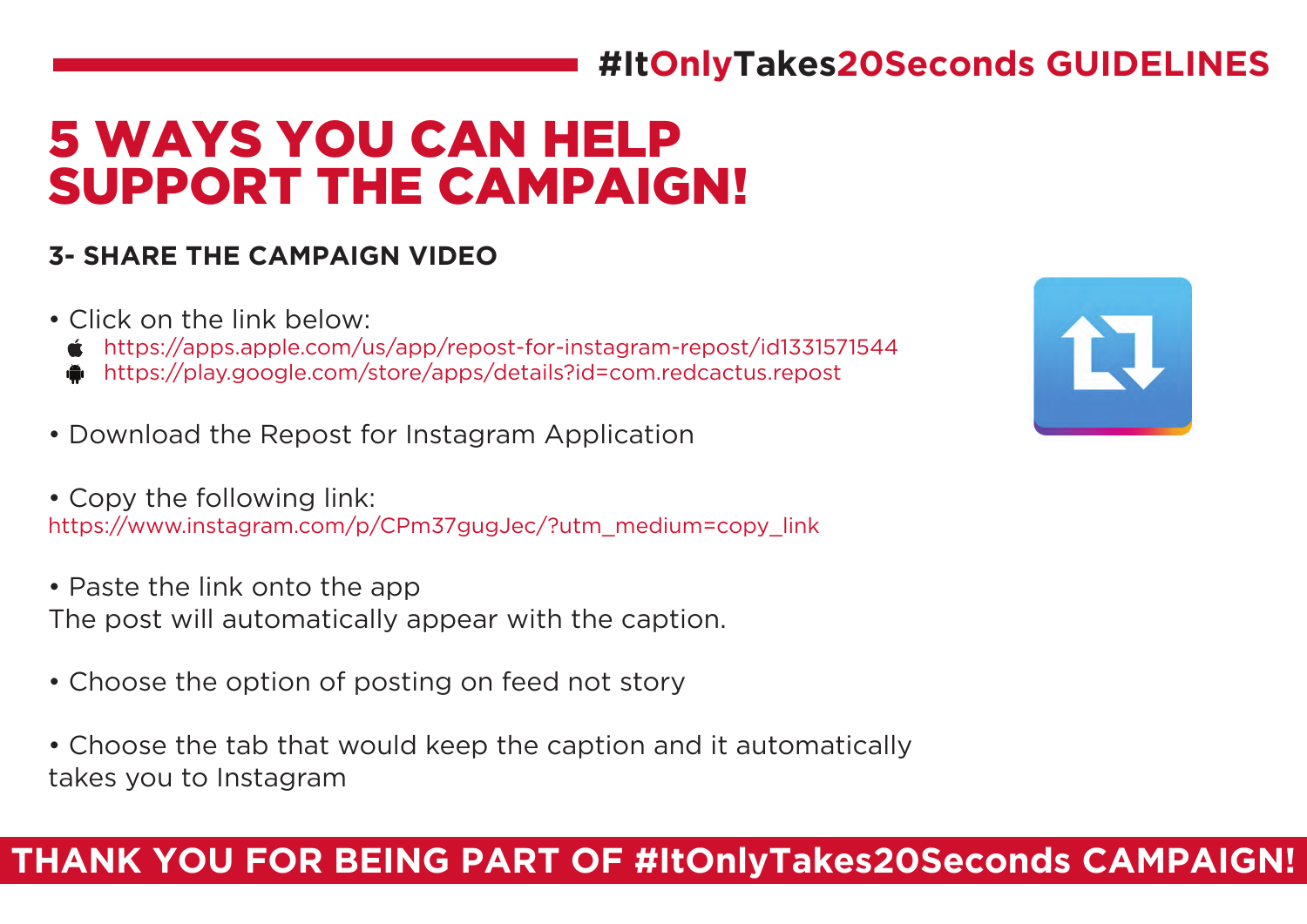# 5 WAYS YOU CAN HELP SUPPORT THE CAMPAIGN!

#### **4- SIGN UP FOR A CHANCE TO LEARN HOW TO SWIM THIS SUMMER!**

- Click on the link below: http://www.rlsbahrain.org/itonlytakes20seconds/

- Head all the way to the bottom of the page to click on the tab that says **"REGISTER FOR FREE SWIMMING LESSONS THIS SUMMER"**

- Fill out the form for a chance to learn how to swim!



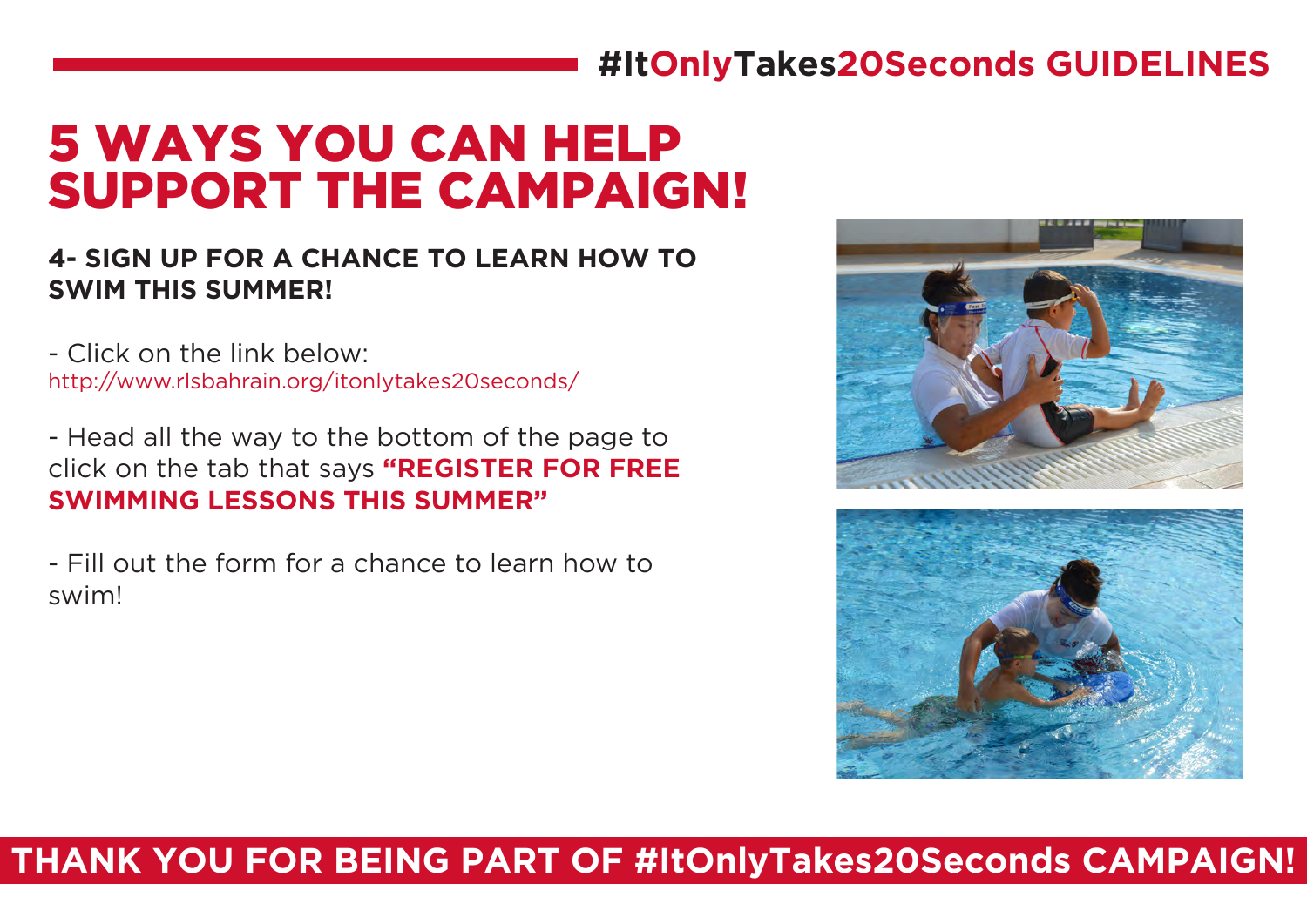# 5 WAYS YOU CAN HELP SUPPORT THE CAMPAIGN!

#### **5- VISIT/SHARE OUR WEBSITE TO FIND OUT HOW TO KEEP YOUR LOVED ONES SAFE THIS SUMMER!**

- Click on the link below to find out more about the campaign & get tips on how to stay safe this summer: http://www.rlsbahrain.org/itonlytakes20seconds/

- Share the link with others to raise awareness and help educate on water safety!